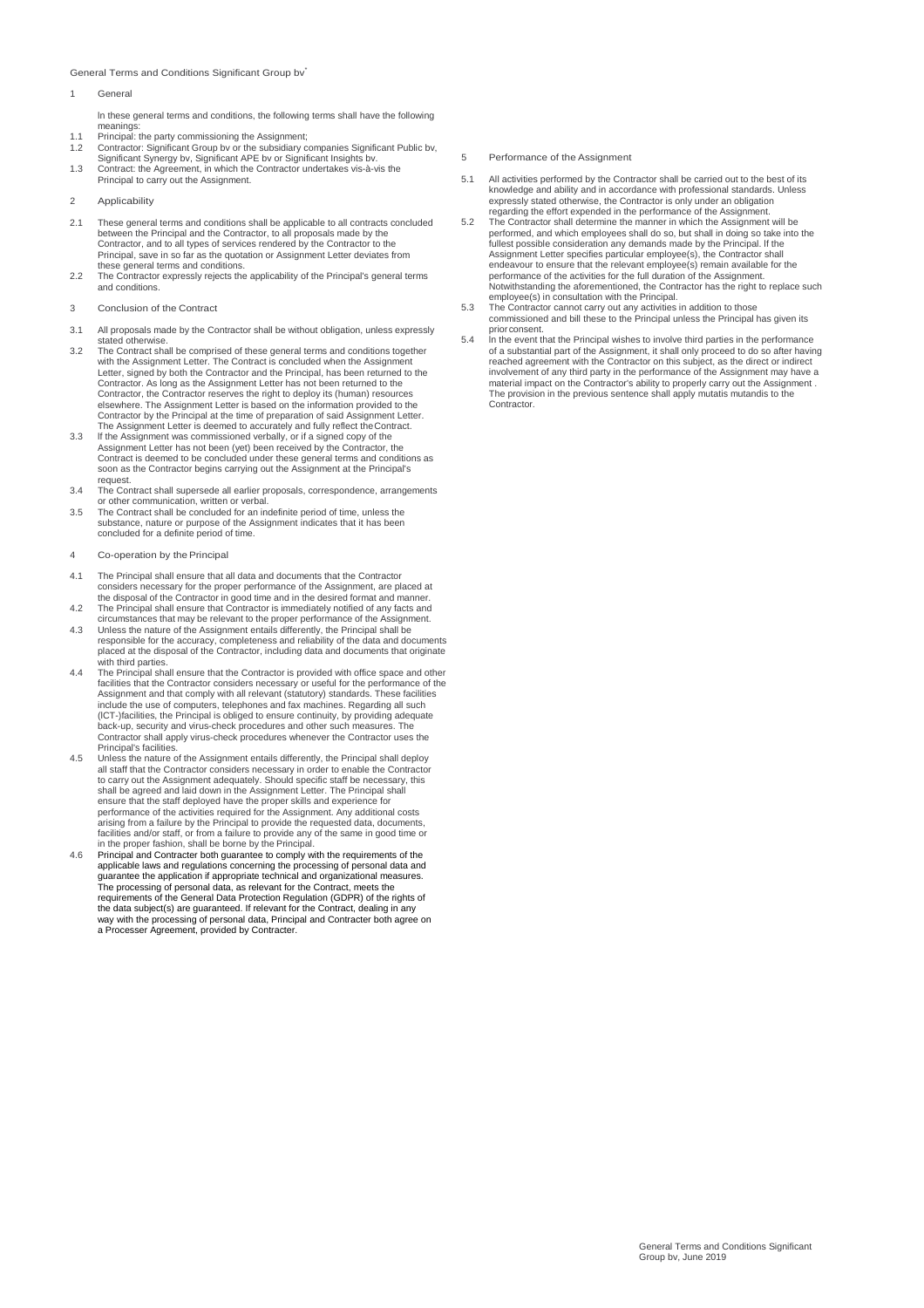- 
- 5.5 The Contractor shall keep a work file for the Assignment, which includes photocopies of relevant documents. The work file is the property of the Contractor. 5.6 lf it has been agreed that the Assignment will be carried out in stages, the Contractor may postpone the performance of activities belonging to a subsequent stage until the Principal has approved in writing the results of the preceding stage.

### 6 Confidentiality

- 6.1 Unless any provision of law, rule or other (professional) regulation makes disclosure obligatory, the Contractor and the employee(s) deployed by the Contractor are obliged to observe confidentiality with regard to third parties with respect to confidential information obtained from the Principal. The Principal may
- grant dispensation from this obligation.<br>6.2 Unless written permission has been granted by the Principal, the Contractor is not<br>entitled to use the confidential information placed at its disposal by the Principal for any purpose other than the purpose for which it was obtained. An exception is made in cases in which the Contractor acts for itself in disciplinary, civil or criminal
- proceedings where the aforementioned confidential information may berelevant. 6.3 Unless any provision of law, rule or other (professional) regulation obliges the Principal to make disclosure or the Contractor has given the Principal prior written permission for disclosure, the Principal shall not disclose to third parties the contents of reports, recommendations or other communications, written or
- otherwise, made by the Contractor. 6.4 The Contractor and the Principal shall impose their obligation pursuant to this article on any third parties they engage.
- 6.5 The Contractor shall be entitled to give a general description of the activities<br>performed in the Assignment to (prospective) clients of the Contractor, provided<br>this only serves to indicate the Contractor's experience contrary to the provisions of Articles 6.1 and 6.2.
- 7 lntellectual property
- 7.1 The Contractor reserves all intellectual property rights concerning intellectual<br>products that it uses or has used and/or develops and/or has developed within the<br>context of the performance of the Assignment, and in re may assert copyrights or other intellectual property rights.
- 7.2 The Principal is expressly prohibited from reproducing, disclosing and/or exploiting<br>such products, including computer programs, system designs, methodologies,<br>recommendations, (model) contracts and other intellectual Contractor, all this in the broadest sense of the word, whether or not through engagement of third parties. Any reproduction and/or disclosure and/or exploitation is only permitted subject to prior written permission given by the Contractor. The Principal may reproduce the written documents for its own use within its own organisation, to the extent this is in accordance with the aim of the Assignment. ln the event of premature termination of the Assignment, the above shall apply mutatis mutandis.

7.3 lf, in the course of an Assignment, an intellectual product is delivered that has been especially developed for the Principal and if this has been designated as such in the Assignment Letter, then the Principal shall obtain the intellectual property rights to this product, provided that the Principal grants the Contractor non-exclusive, global and permanent rights to freely use, copy, process, amend, sublicense and/or market the said intellectual product.

8 Fee

- 8.1 If in the period between the conclusion of the Contract and full completion of the Assignment, there is a change in pricing factors, such as salaries and/or material
- prices, the Contractor may adjust the previously agreed fee accordingly. 8.2 The Contractor's fee is exclusive of the Contractor's out-of-pocket expenses, travel and accommodation expenses and expenses to be reimbursed for third parties engaged by the Contractor, unless otherwise agreed in the Assignment Letter.
- 8.3 All rates are exclusive of turnover tax and any other government levies.
- 9 Payment
- 9.1 Payment by the Principal shall be made within fifteen days after the invoice date, without deductions, discounts or debt settlement. Payment shall be made in the currency indicated on the invoice by transfer to the bank account stated by the Contractor. Objections to the amount invoiced do not exempt the Principal from an obligation to pay.
- 9.2 lf the Principal fails to pay within the period mentioned in 9.1, the Principal is in default by operation of law after having been reminded at least once by the Contractor to pay within a reasonable period. ln that event, the Principal is liable for interest on the amount payable from the due date up until the date of payment, at a rate equal to the financing interest rate as used by the European Central Bank plus 7%. ln addition, the Principal is liable for all judicial and extrajudicial costs of debt collection. The extrajudicial costs shall be fixed as at least 15% of the principal amount and interest, without prejudice to the Contractor's right to claim actual extrajudicial costs exceeding that amount. The judicial costs comprise all costs<br>incurred by the Contractor, even if they exceed the statutory liquidation rate.<br>9.3 If the Contractor believes that the Principal's financia
- justifies such a request, the Contractor may require the Principal to provide immediate (additional) security in a manner to be determined by the Contractor, and/or to make an advance payment. lf the Principal fails to provide the required security, the Contractor shall be entitled, without prejudice to any other rights, to immediately suspend the execution of the Assignment. Moreover, all amounts owed by the Principal to the Contractor, for whatever reason, shall become immediately payable.
- 9.4 In the event of jointly commissioned Assignments, the Principals shall be jointly and severally liable for full payment of the invoice amount, to the extent that the activities were carried out for the benefit of the joint Principals.

<sup>\*</sup> The General Terms and Conditions of Significant Group bv, filed at the Chamber of Commerce, no. 39081506, June 2019. This document is a translation. ln the event of any dispute over the interpretation of any terms or conditions, the official Dutch language version shall prevail.